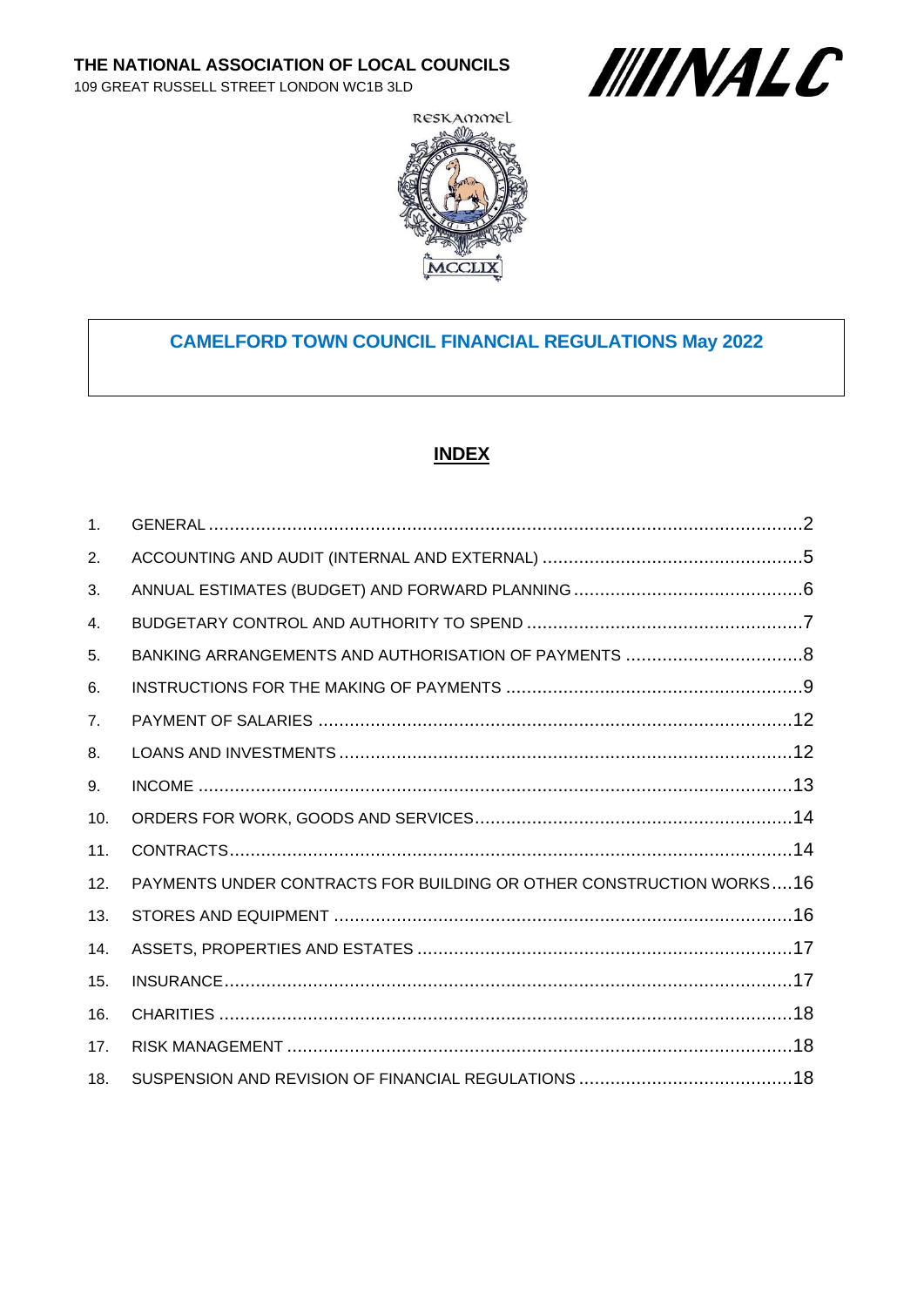These Financial Regulations were adopted by the Council at its Meeting held on 5<sup>th</sup> May 2022

# <span id="page-1-0"></span>**1. GENERAL**

- 1.1. These financial regulations govern the conduct of financial management by the council and may only be amended or varied by resolution of the council. Financial regulations are one of the council's three governing policy documents providing procedural guidance for members and officers. Financial regulations must be observed in conjunction with the council's standing orders<sup>1</sup> and any individual financial regulations relating to contracts.
- 1.2. The council is responsible in law for ensuring that its financial management is adequate and effective and that the council has a sound system of internal control which facilitates the effective exercise of the council's functions, including arrangements for the management of risk.
- 1.3. The council's accounting control systems must include measures:
	- for the timely production of accounts;
	- that provide for the safe and efficient safeguarding of public money;
	- to prevent and detect inaccuracy and fraud; and
	- identifying the duties of officers.
- 1.4. These financial regulations demonstrate how the council meets these responsibilities and requirements.
- 1.5. At least once a year, prior to approving the Annual Governance Statement, the council must review the effectiveness of its system of internal control which shall be in accordance with proper practices.
- 1.6. Deliberate or wilful breach of these Regulations by an employee may give rise to disciplinary proceedings.
- 1.7. Members of Council are expected to follow the instructions within these Regulations and not to entice employees to breach them. Failure to follow instructions within these Regulations brings the office of councillor into disrepute.
- 1.8. The Responsible Financial Officer (RFO) holds a statutory office to be appointed by the council. The Clerk has been appointed as RFO for this council and these regulations will apply accordingly.
- 1.9. The Clerk;
	- acts under the policy direction of the council:

<sup>1</sup> Model standing orders for councils are available in Local Councils Explained © 2013 National Association of Local Councils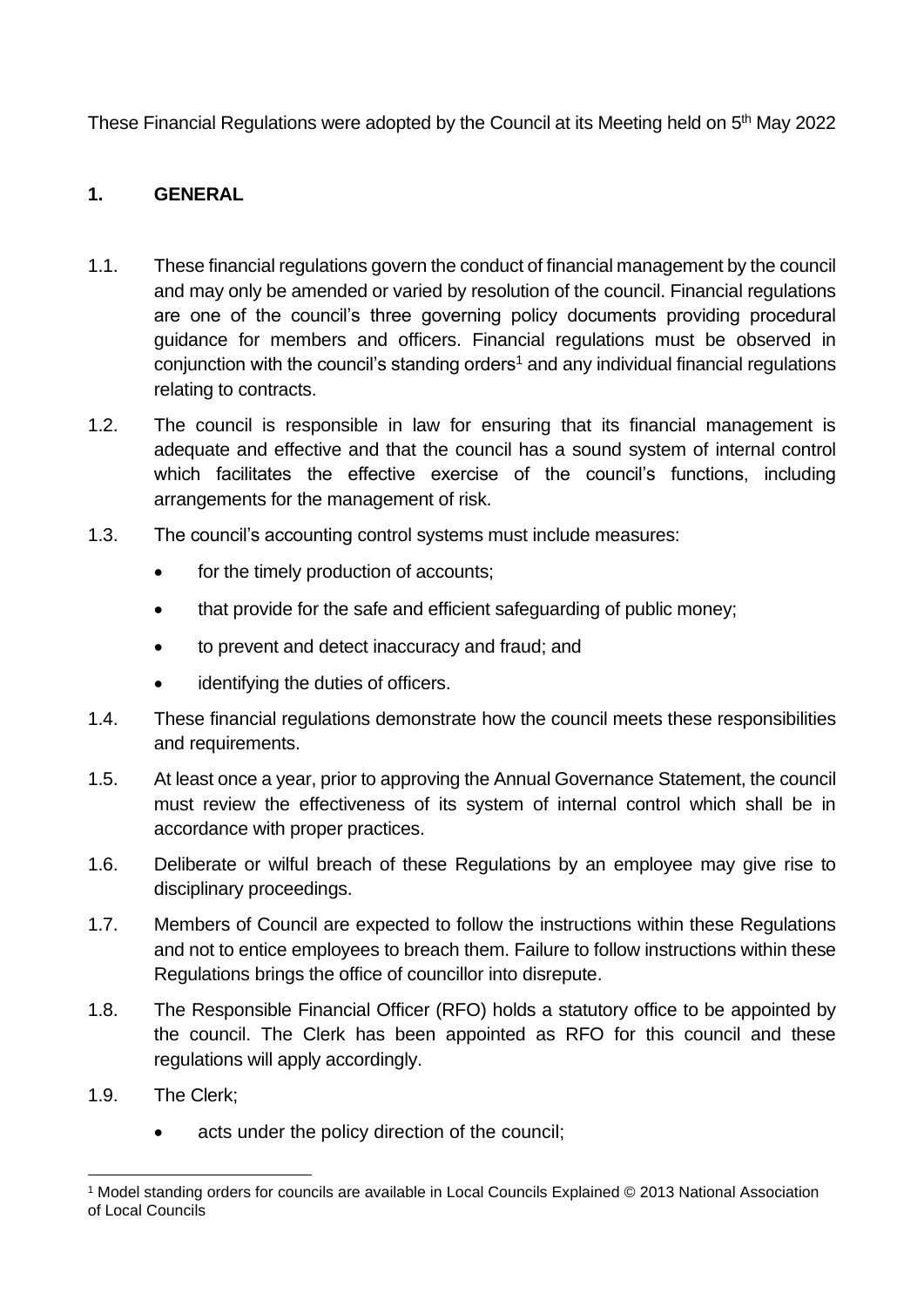- administers the council's financial affairs in accordance with all Acts, Regulations and proper practices;
- determines on behalf of the council its accounting records and accounting control systems;
- ensures the accounting control systems are observed;
- maintains the accounting records of the council up to date in accordance with proper practices;
- assists the council to secure economy, efficiency and effectiveness in the use of its resources; and
- produces financial management information as required by the council.
- 1.10. The accounting records determined by the Clerk shall be sufficient to show and explain the council's transactions and to enable the Clerk to ensure that any income and expenditure account and statement of balances, or record of receipts and payments and additional information, as the case may be, or management information prepared for the council from time to time comply with the Accounts and Audit Regulations.
- 1.11. The accounting records determined by the Clerk shall in particular contain:
	- entries from day to day of all sums of money received and expended by the council and the matters to which the income and expenditure or receipts and payments account relate;
	- a record of the assets and liabilities of the council; and
	- wherever relevant, a record of the council's income and expenditure in relation to claims made, or to be made, for any contribution, grant or subsidy.
- 1.12. The accounting control systems determined by the Clerk shall include:
	- procedures to ensure that the financial transactions of the council are recorded as soon as reasonably practicable and as accurately and reasonably as possible;
	- procedures to enable the prevention and detection of inaccuracies and fraud and the ability to reconstruct any lost records;
	- identification of the duties of officers dealing with financial transactions and division of responsibilities of those officers in relation to significant transactions;
	- procedures to ensure that uncollectable amounts, including any bad debts are not submitted to the council for approval to be written off except with the approval of the Clerk and that the approvals are shown in the accounting records; and
	- measures to ensure that risk is properly managed.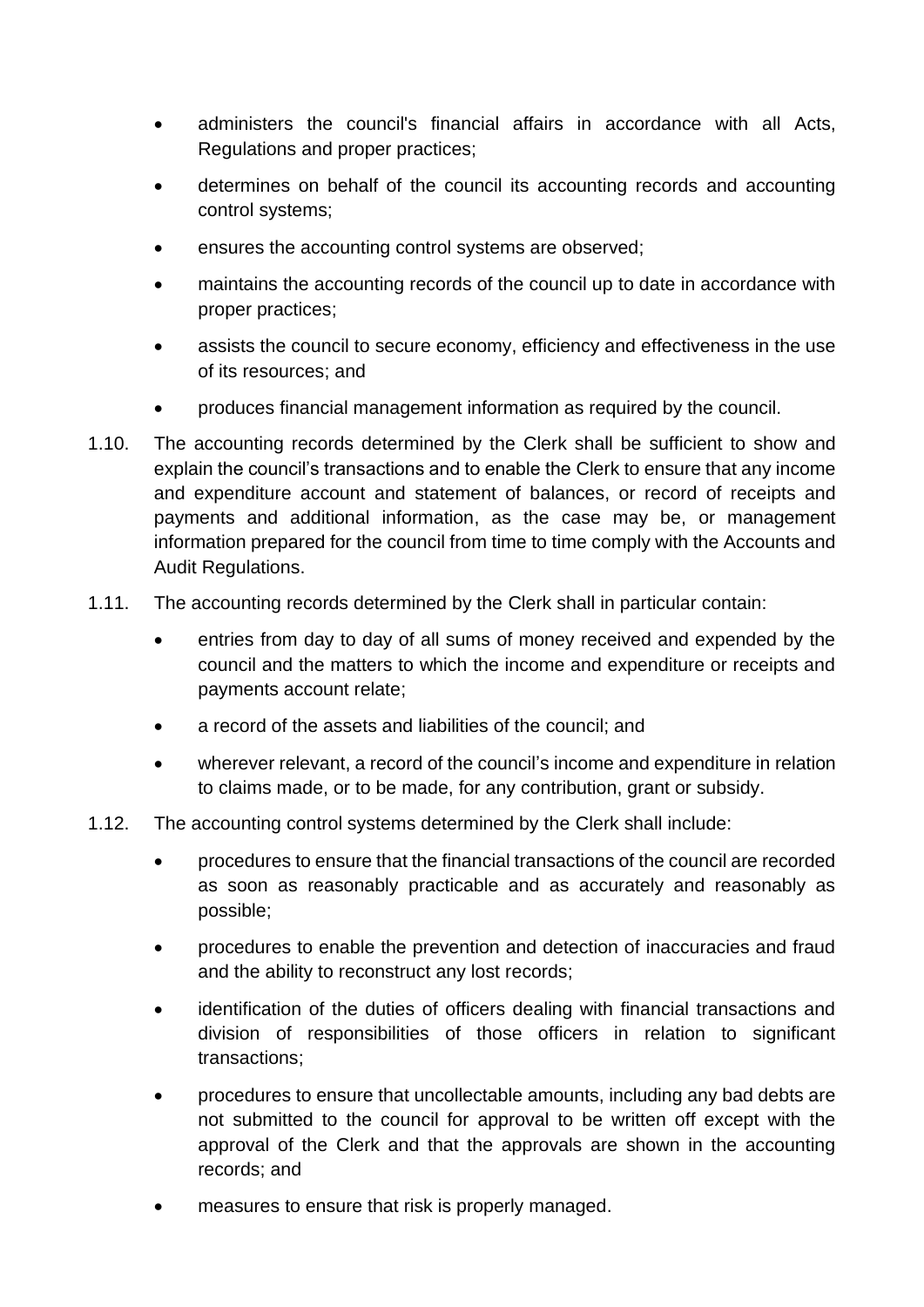- 1.13. The council is not empowered by these Regulations or otherwise to delegate certain specified decisions. In particular any decision regarding:
	- setting the final budget or the precept (council tax requirement);
	- approving accounting statements;
	- approving an annual governance statement;
	- borrowing;
	- writing off bad debts;
	- declaring eligibility for the General Power of Competence; and
	- addressing recommendations in any report from the internal or external auditors,

shall be a matter for the full council only.

- 1.14. In addition the council must:
	- determine and keep under regular review the bank mandate for all council bank accounts;
	- approve any grant or a single commitment in excess of £5,000; and
	- in respect of the annual salary for any employee have regard to recommendations about annual salaries of employees made by the relevant committee in accordance with its terms of reference.
- 1.15. In these financial regulations, references to the Accounts and Audit Regulations or 'the regulations' shall mean the regulations issued under the provisions of section 27 of the Audit Commission Act 1998, or any superseding legislation, and then in force unless otherwise specified.

<span id="page-3-0"></span>In these financial regulations the term 'proper practice' or 'proper practices' shall refer to guidance issued in *Governance and Accountability for Local Councils - a Practitioners' Guide (England)* issued by the Joint Practitioners Advisory Group (JPAG), available from the websites of NALC and the Society for Local Council Clerks (SLCC).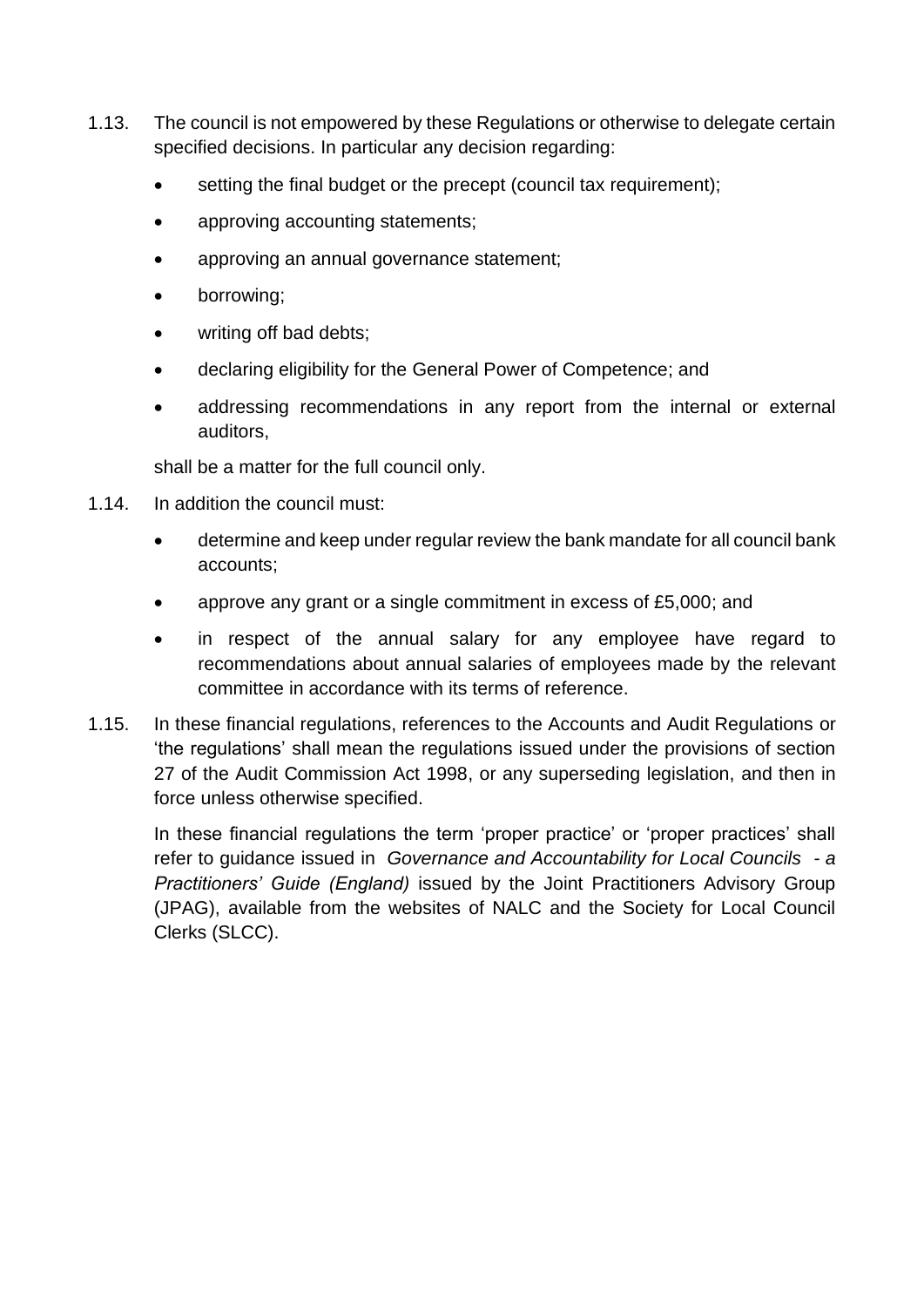# **2. ACCOUNTING AND AUDIT (INTERNAL AND EXTERNAL)**

- 2.1. All accounting procedures and financial records of the council shall be determined by the Clerk in accordance with the Accounts and Audit Regulations, appropriate guidance and proper practices.
- 2.2. On a regular basis, at least once in each quarter, and at each financial year end, a member other than the Chairman shall be appointed to verify bank reconciliations (for all accounts) produced by the Clerk. The member shall sign the reconciliations and the original bank statements (or similar document) as evidence of verification. This activity shall on conclusion be reported, including any exceptions, to and noted by the council.
- 2.3. The Clerk shall complete the annual statement of accounts, annual report, and any related documents of the council contained in the Annual Return (as specified in proper practices) as soon as practicable after the end of the financial year and having certified the accounts shall submit them and report thereon to the council within the timescales set by the Accounts and Audit Regulations.
- 2.4. The council shall ensure that there is an adequate and effective system of internal audit of its accounting records, and of its system of internal control in accordance with proper practices. Any officer or member of the council shall make available such documents and records as appear to the council to be necessary for the purpose of the audit and shall, as directed by the council, supply the Clerk, internal auditor, or external auditor with such information and explanation as the council considers necessary for that purpose.
- 2.5. The internal auditor shall be appointed by and shall carry out the work in relation to internal controls required by the council in accordance with proper practices.
- 2.6. The internal auditor shall:
	- be competent and independent of the financial operations of the council;
	- report to council in writing, or in person, on a regular basis with a minimum of one annual written report during each financial year;
	- to demonstrate competence, objectivity and independence, be free from any actual or perceived conflicts of interest, including those arising from family relationships; and
	- have no involvement in the financial decision making, management or control of the council.
- 2.7. Internal or external auditors may not under any circumstances:
	- perform any operational duties for the council;
	- initiate or approve accounting transactions; or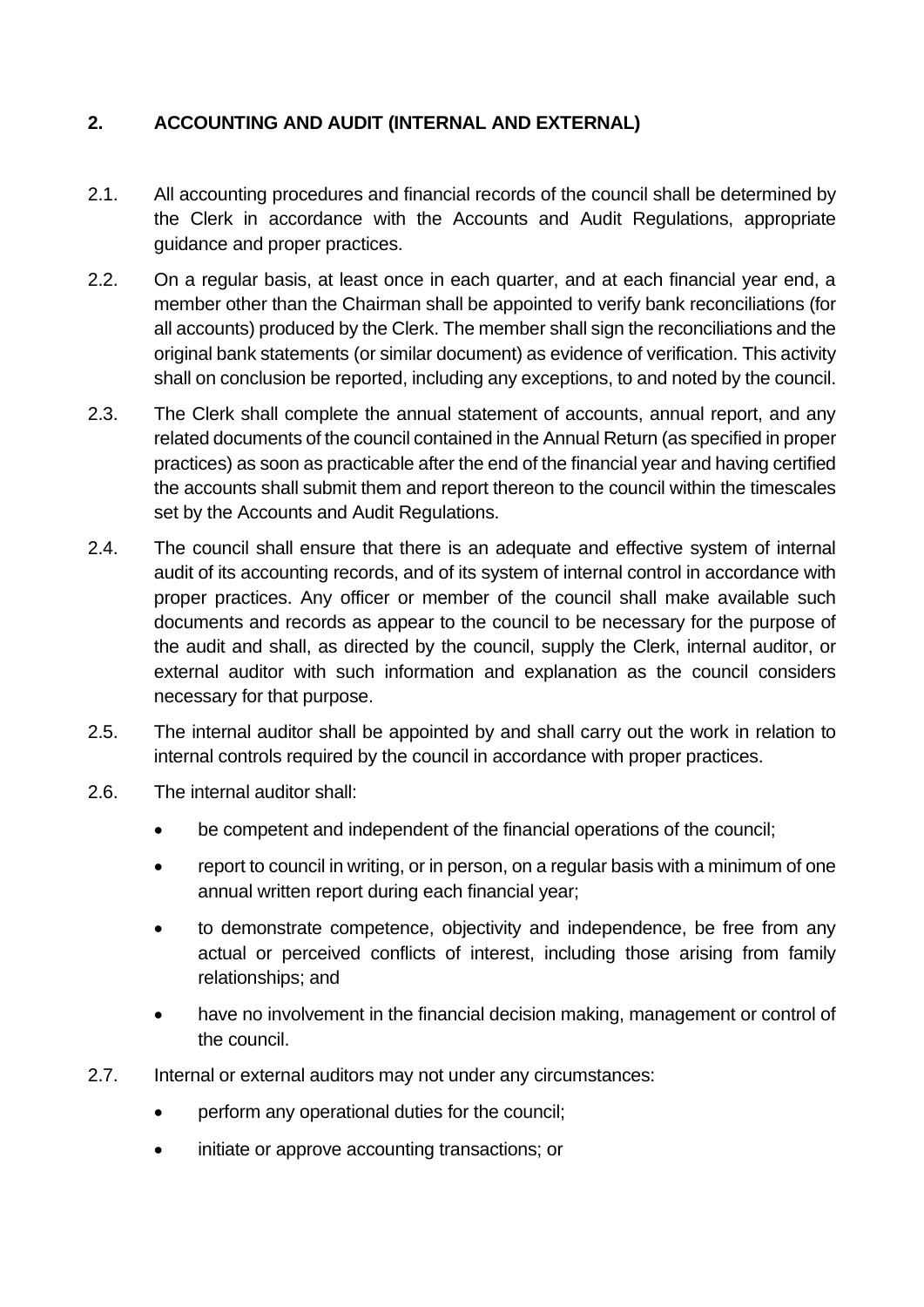- direct the activities of any council employee, except to the extent that such employees have been appropriately assigned to assist the internal auditor.
- 2.8. For the avoidance of doubt, in relation to internal audit the terms 'independent' and 'independence' shall have the same meaning as is described in proper practices.
- 2.9. The Clerk shall make arrangements for the exercise of electors' rights in relation to the accounts including the opportunity to inspect the accounts, books, and vouchers and display or publish any notices and statements of account required by Audit Commission Act 1998, or any superseding legislation, and the Accounts and Audit Regulations.
- 2.10. The Clerk shall, without undue delay, bring to the attention of all councillors any correspondence or report from internal or external auditors.

## <span id="page-5-0"></span>**3. ANNUAL ESTIMATES (BUDGET) AND FORWARD PLANNING**

- 3.1. Each committee (if any) shall review its three-year forecast of revenue and capital receipts and payments. Having regard to the forecast, it shall thereafter formulate and submit proposals for the following financial year to the council not later than the end of October each year including any proposals for revising the forecast.
- 3.2. The Clerk must each year, by no later than November, prepare detailed estimates of all receipts and payments including the use of reserves and all sources of funding for the following financial year in the form of a budget to be considered by the council.
- 3.3. The council shall consider annual budget proposals in relation to the council's three year forecast of revenue and capital receipts and payments including recommendations for the use of reserves and sources of funding and update the forecast accordingly.
- 3.4. The council shall fix the precept, and relevant basic amount of council tax to be levied for the ensuing financial year not later than by the end of January each year. The Clerk shall issue the precept to the billing authority and shall supply each member with a copy of the approved annual budget.
- <span id="page-5-1"></span>3.5. The approved annual budget shall form the basis of financial control for the ensuing year.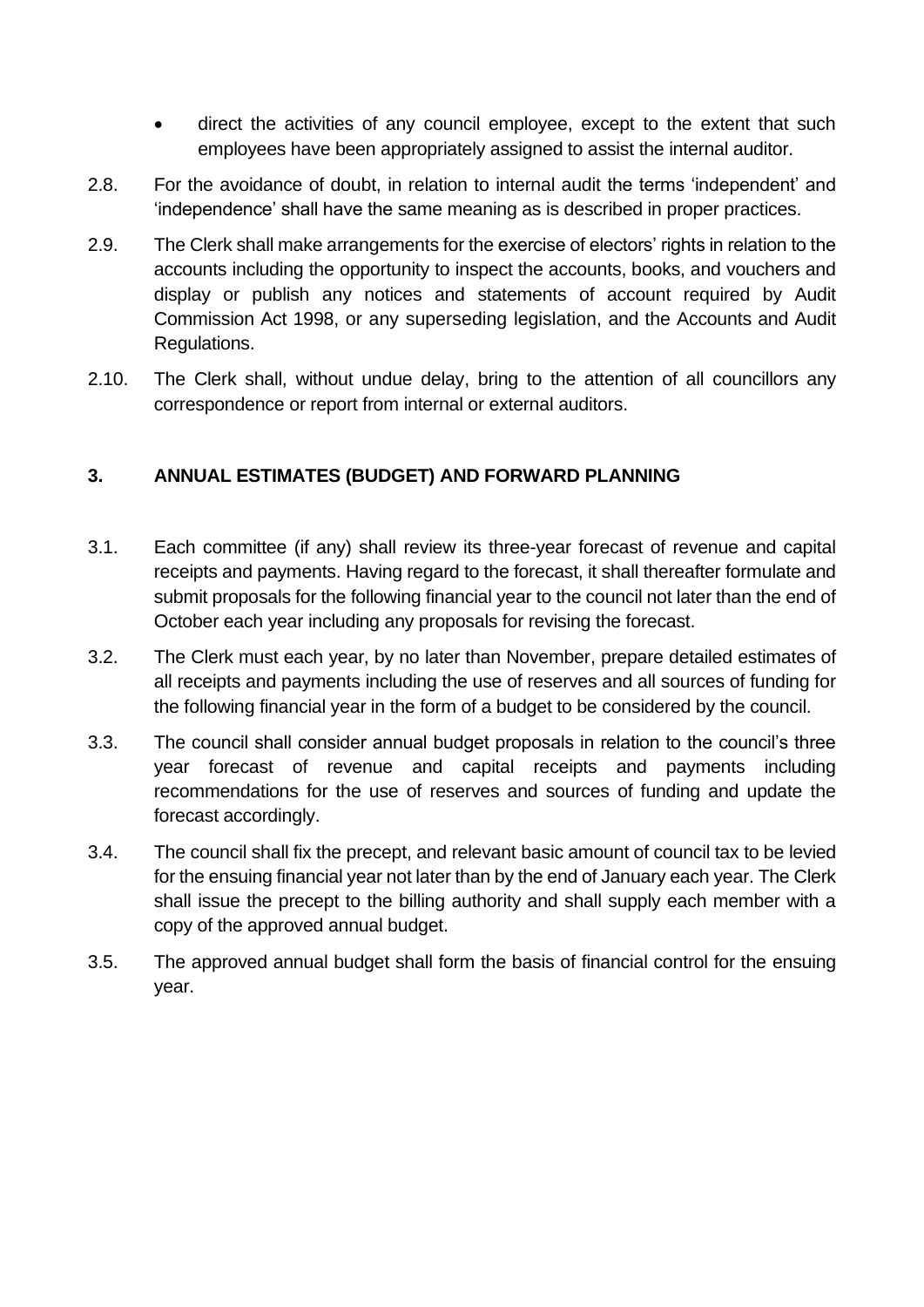# **4. BUDGETARY CONTROL AND AUTHORITY TO SPEND**

- 4.1. Expenditure on revenue items may be authorised up to the amounts included for that class of expenditure in the approved budget. This authority is to be determined by:
	- the Council for all items over £2,000;
	- the Clerk, or the Deputy Clerk in her absence, in conjunction with Chairman of Council or Chairman of the appropriate committee, for any items below £2,000.
	- the Clerk, or the Deputy Clerk in her absence, for any items below £500.
	- the Maintenance and Grounds Manager, for any items below £100 on the town and park budget lines

Such authority is to be evidenced by a minute or by an authorisation slip duly signed by the Clerk/DC/MGM and where necessary also by the appropriate Chairman.

Contracts may not be disaggregated to avoid controls imposed by these regulations.

- 4.2. No expenditure may be authorised that will exceed the amount provided in the revenue budget for that class of expenditure other than by resolution of the council, or duly delegated committee. During the budget year and with the approval of council having considered fully the implications for public services, unspent and available amounts may be moved to other budget headings or to an earmarked reserve as appropriate ('virement').
- 4.3. Unspent provisions in the revenue or capital budgets for completed projects shall not be carried forward to a subsequent year.
- 4.4. The salary budgets are to be reviewed at least annually in October for the following financial year and such review shall be evidenced by a hard copy schedule signed by the Clerk and the Chairman of Council or relevant committee. The Clerk will inform committees of any changes impacting on their budget requirement for the coming year in good time.
- 4.5. In cases of extreme risk to the delivery of council services, the clerk may authorise revenue expenditure on behalf of the council which in the clerk's judgement it is necessary to carry out. Such expenditure includes repair, replacement or other work, whether or not there is any budgetary provision for the expenditure, subject to a limit of £2,000. The Clerk shall report such action to the chairman as soon as possible and to the council as soon as practicable thereafter.
- 4.6. No expenditure shall be authorised in relation to any capital project and no contract entered into or tender accepted involving capital expenditure unless the council is satisfied that the necessary funds are available and the requisite borrowing approval has been obtained.
- 4.7. All capital works shall be administered in accordance with the council's standing orders and financial regulations relating to contracts.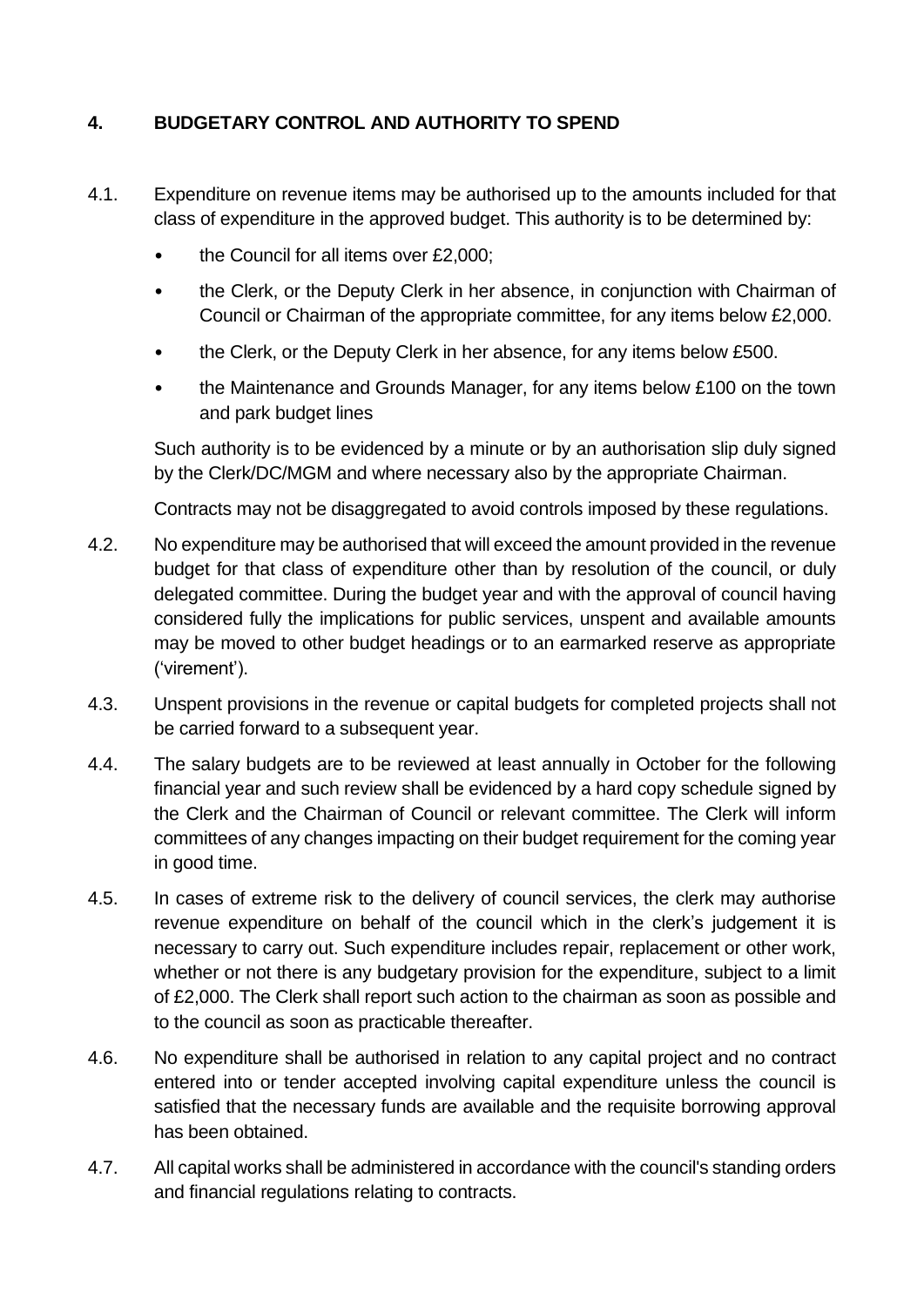- 4.8. The Clerk shall regularly provide the council with a statement of receipts and payments to date under each head of the budgets, comparing actual expenditure to the appropriate date against that planned as shown in the budget. These statements are to be prepared at least at the end of each financial quarter and shall show explanations of material variances. For this purpose "material" shall be in excess of 15% of the budget.
- 4.9. Changes in earmarked reserves shall be approved by council as part of the budgetary control process.

# <span id="page-7-0"></span>**5. BANKING ARRANGEMENTS AND AUTHORISATION OF PAYMENTS**

- 5.1. The council's banking arrangements, including the bank mandate, shall be made by the Clerk and approved by the council; banking arrangements may not be delegated to a committee. They shall be regularly reviewed for safety and efficiency.
- 5.2. The Clerk shall prepare a schedule of payments requiring authorisation, forming part of the Agenda for the Meeting and, together with the relevant invoices, present the schedule to council. The council shall review the schedule for compliance and, having satisfied itself shall authorise payment by a resolution of the council. The approved schedule shall be ruled off and initialled by the Chairman of the Meeting. A detailed list of all payments shall be disclosed within or as an attachment to the minutes of the meeting at which payment was authorised. Personal payments (including salaries, wages, expenses and any payment made in relation to the termination of a contract of employment) may be summarised to remove public access to any personal information.
- 5.3. All invoices for payment shall be examined, verified and certified by the Clerk to confirm that the work, goods or services to which each invoice relates has been received, carried out, examined and represents expenditure previously approved by the council.
- 5.4. The Clerk shall examine invoices for arithmetical accuracy and analyse them to the appropriate expenditure heading. The Clerk shall take all steps to pay all invoices submitted, and which are in order, at the next available council meeting.
- 5.5. The Clerk shall have delegated authority to authorise the payment of items only in the following circumstances:
	- a) If a payment is necessary to avoid a charge to interest under the Late Payment of Commercial Debts (Interest) Act 1998, and the due date for payment is before the next scheduled Meeting of council, where the Clerk certify that there is no dispute or other reason to delay payment, provided that a list of such payments shall be submitted to the next appropriate meeting of council;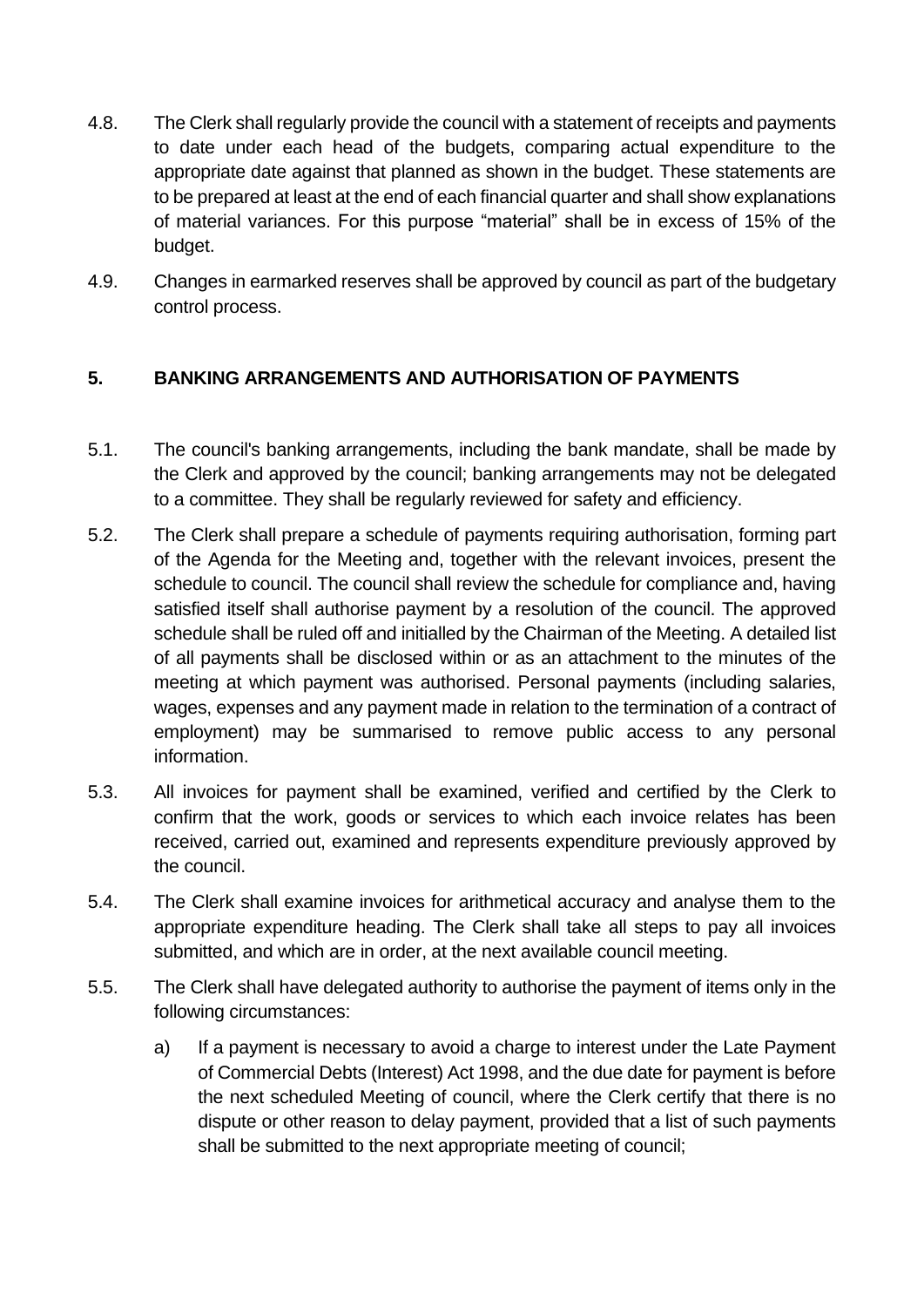- b) An expenditure item authorised under 5.6 below (continuing contracts and obligations) provided that a list of such payments shall be submitted to the next appropriate meeting of council; or
- c) fund transfers within the councils banking arrangements up to the sum of £10,000, provided that a list of such payments shall be submitted to the next appropriate meeting of council.
- 5.6. For each financial year the Clerk shall draw up a list of due payments which arise on a regular basis as the result of a continuing contract, statutory duty, or obligation (such as but not exclusively) Salaries, PAYE and NI, Superannuation Fund and regular maintenance contracts and the like for which council may authorise payment for the year provided that the requirements of regulation 4.1 (Budgetary Controls) are adhered to, provided also that a list of such payments shall be submitted to the next appropriate meeting of council.
- 5.7. A record of regular payments made under 5.6 above shall be drawn up and be signed by two members on each and every occasion when payment is authorised - thus controlling the risk of duplicated payments being authorised and / or made.
- 5.8. In respect of grants a duly authorised committee shall approve expenditure within any limits set by council and in accordance with any policy statement approved by council. Any Revenue or Capital Grant in excess of £5,000 shall before payment, be subject to ratification by resolution of the council.
- 5.9. Members are subject to the Code of Conduct that has been adopted by the council and shall comply with the Code and Standing Orders when a decision to authorise or instruct payment is made in respect of a matter in which they have a disclosable pecuniary or other interest, unless a dispensation has been granted.
- 5.10. The council will aim to rotate the duties of members in these Regulations so that onerous duties are shared out as evenly as possible over time.
- 5.11. Any changes in the recorded details of suppliers, such as bank account records, shall be approved in writing by a Member.

# <span id="page-8-0"></span>**6. INSTRUCTIONS FOR THE MAKING OF PAYMENTS**

- 6.1. The council will make safe and efficient arrangements for the making of its payments.
- 6.2. Following authorisation under Financial Regulation 5 above, the Clerk shall give instruction that a payment shall be made.
- 6.3. All payments shall be effected by cheque or other instructions to the council's bankers, or otherwise, in accordance with a resolution of council.
- 6.4. Cheques or orders for payment drawn on the bank account in accordance with the schedule as presented to council or committee shall be signed by two members of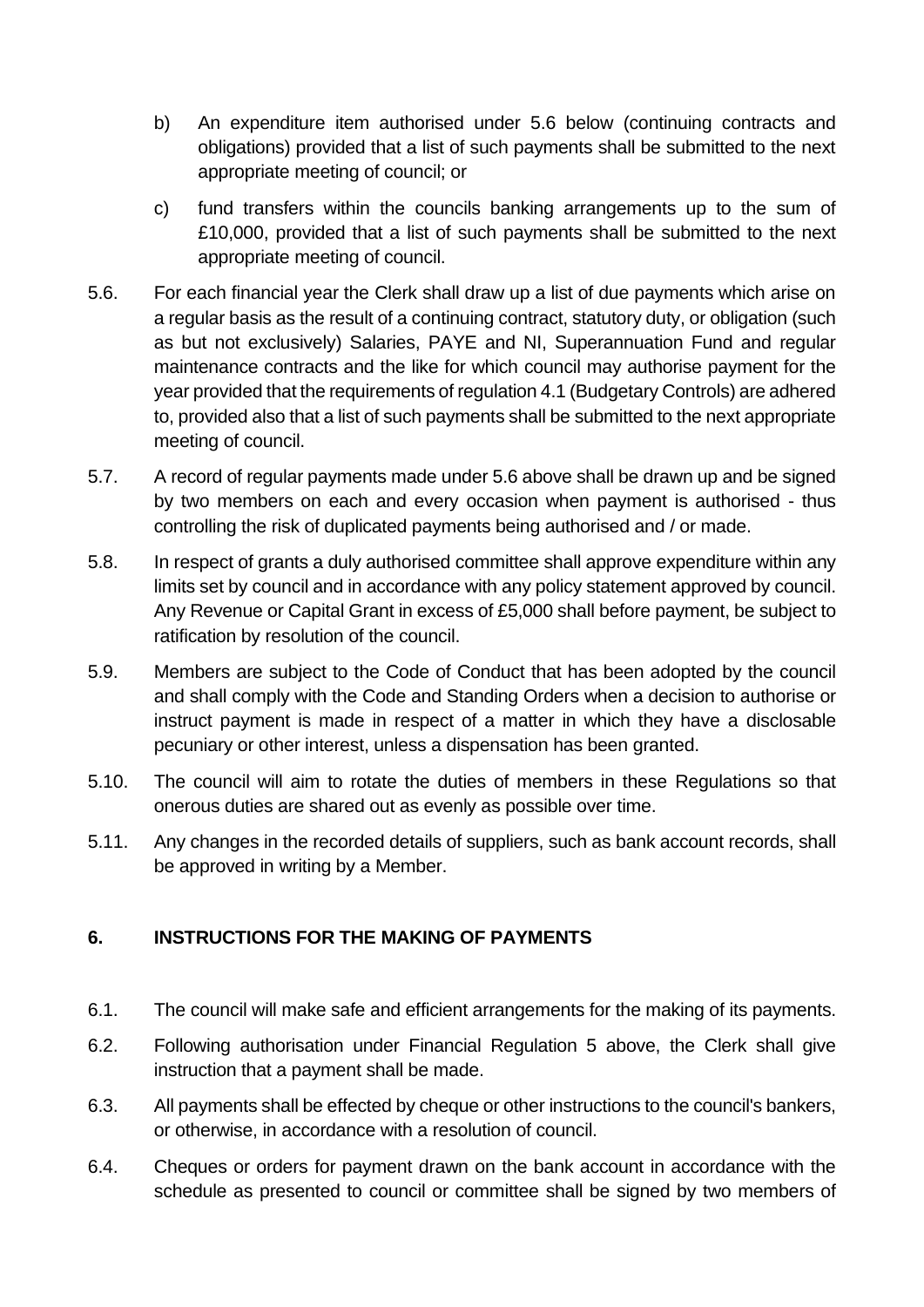council in accordance with a resolution instructing that payment. A member who is a bank signatory, having a connection by virtue of family or business relationships with the beneficiary of a payment, should not, under normal circumstances, be a signatory to the payment in question.

- 6.5. To indicate agreement of the details shown on the cheque or order for payment with the counterfoil and the invoice or similar documentation, the signatories shall each also initial the invoice and the cheque counterfoil.
- 6.6. Cheques or orders for payment shall not normally be presented for signature other than at a council or committee meeting (including immediately before or after such a meeting). Any signatures obtained away from such meetings shall be reported to the council at the next convenient meeting.
- 6.7. If thought appropriate by the council, payment for utility supplies (energy, telephone and water) and any National Non-Domestic Rates may be made by variable direct debit provided that the instructions are signed by two members and any payments are reported to council as made. The approval of the use of a variable direct debit shall be renewed by resolution of the council at least every two years.
- 6.8. If thought appropriate by the council, payment for certain items (principally salaries) may be made by banker's standing order provided that the instructions are signed, or otherwise evidenced by two members are retained and any payments are reported to council as made. The approval of the use of a banker's standing order shall be renewed by resolution of the council at least every two years.
- 6.9. If thought appropriate by the council, payment for certain items may be made by BACS or CHAPS methods provided that the instructions for each payment are signed, or otherwise evidenced, by two authorised bank signatories, are retained and any payments are reported to council as made. The approval of the use of BACS or CHAPS shall be renewed by resolution of the council at least every two years.
- 6.10. If thought appropriate by the council payment for certain items may be made by internet banking transfer provided evidence is retained showing which members approved the payment. The Clerk shall enter the payments as service administrator onto the banking system and a Councillor signatory shall authorise payment following the meeting at which the payments have been agreed.
- 6.11. Where a computer requires use of a personal identification number (PIN) or other password(s), for access to the council's records on that computer, a note shall be made of the PIN and Passwords and shall be handed to and retained by the Chairman of Council in a sealed dated envelope. This envelope may not be opened other than in the presence of two other councillors. After the envelope has been opened, in any circumstances, the PIN and / or passwords shall be changed as soon as practicable. The fact that the sealed envelope has been opened, in whatever circumstances, shall be reported to all members immediately and formally to the next available meeting of the council. This will not be required for a member's personal computer used only for remote authorisation of bank payments.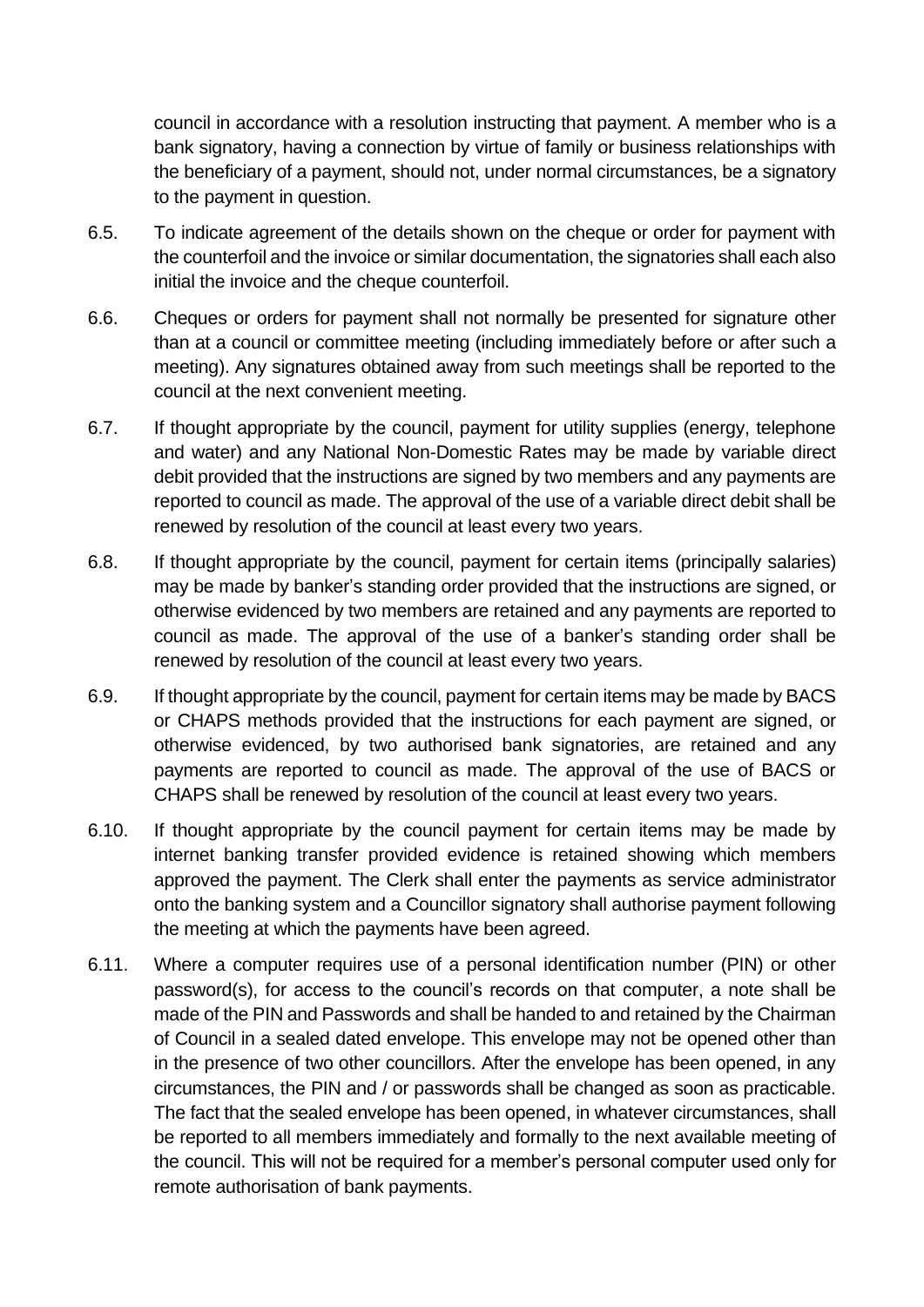- 6.12. No employee or councillor shall disclose any PIN or password, relevant to the working of the council or its bank accounts, to any person not authorised in writing by the council or a duly delegated committee.
- 6.13. Regular back-up copies of the records on any computer shall be made and shall be stored securely away from the computer in question, and preferably off site.
- 6.14. The council, and any members using computers for the council's financial business, shall ensure that anti-virus, anti-spyware and firewall software with automatic updates, together with a high level of security, is used.
- 6.15. Where internet banking arrangements are made with any bank, the Clerk shall be appointed as the Service Administrator. The bank mandate approved by the council shall identify a number of councillors who will be authorised to approve transactions on those accounts. The bank mandate will state clearly the amounts of payments that can be instructed by the use of the Service Administrator with one approver.
- 6.16. Access to any internet banking accounts will be directly to the access page (which may be saved under "favourites"), and not through a search engine or e-mail link. Remembered or saved passwords facilities must not be used on any computer used for council banking work. Breach of this Regulation will be treated as a very serious matter under these regulations.
- 6.17. Changes to account details for suppliers, which are used for internet banking may only be changed on written hard copy notification by the supplier and supported by hard copy authority for change signed by the Clerk. A programme of regular checks of standing data with suppliers will be followed.
- 6.18. Any Debit Card issued for use will be specifically restricted to the Clerk and will also be restricted to a single transaction maximum value of £500 unless authorised by council or finance committee in writing before any order is placed.
- 6.19. A pre-paid debit card may be issued to employees with varying limits. These limits will be set by the council. Transactions and purchases made will be reported to the council and authority for topping-up shall be at the discretion of the council.
- 6.20. Any corporate credit card or trade card account opened by the council will be specifically restricted to use by the Clerk and shall be subject to automatic payment in full at each month-end. Personal credit or debit cards of members or staff shall not be used under any circumstances.
- 6.21. All cash received must be banked intact. Any payments made in cash by the Clerk or Deputy Clerk (for example for postage or minor stationery items) shall be refunded on a regular basis, at least monthly.
- 6.22. The Clerk will provide a cash float to the library and information service.
	- a) The Clerk shall maintain a cash float of £140 for the purpose of providing the correct change to customers.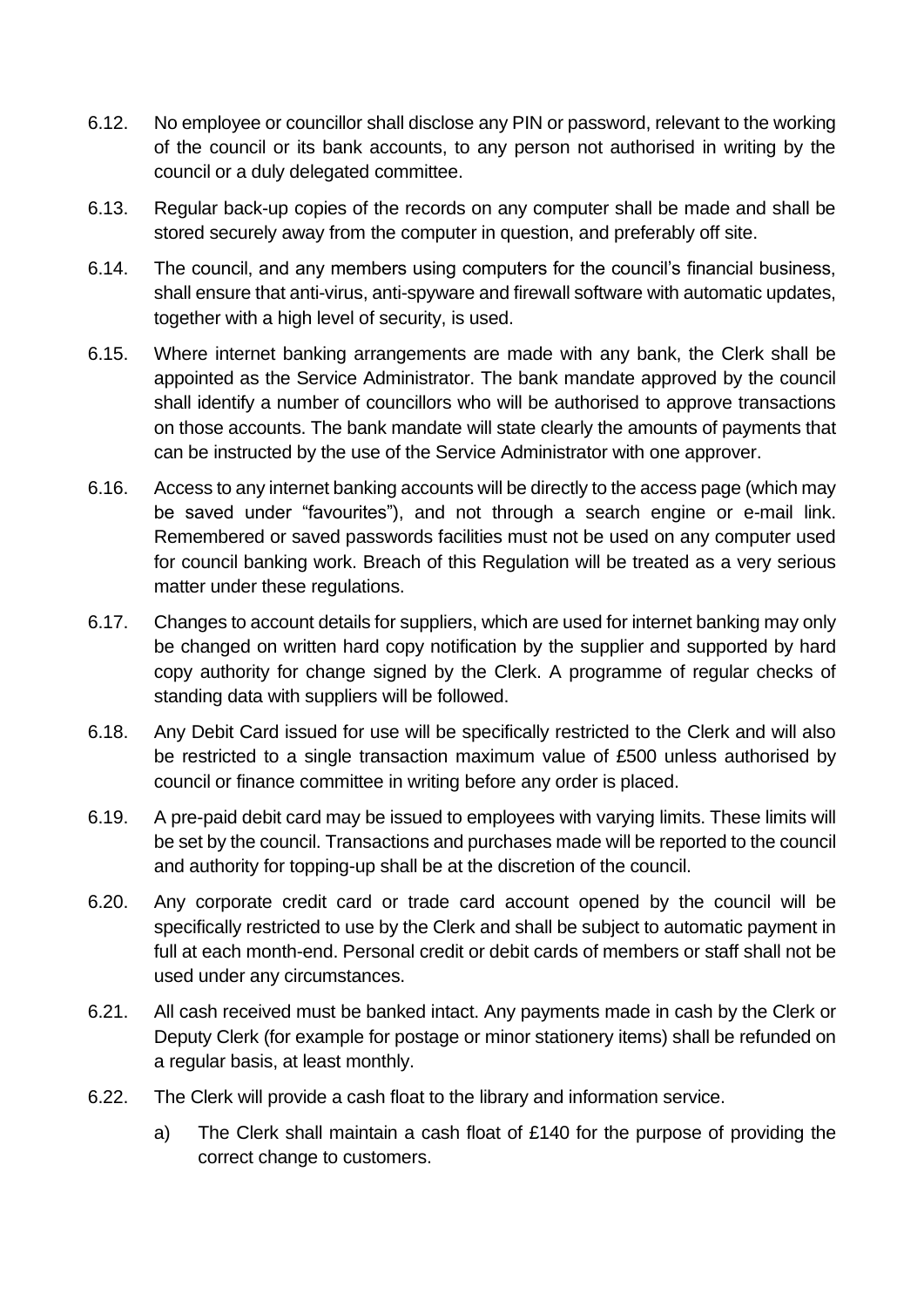b) Income received must not be paid into the cash float but must be separately banked, as provided elsewhere in these regulations.

# <span id="page-11-0"></span>**7. PAYMENT OF SALARIES**

- 7.1. As an employer, the council shall make arrangements to meet fully the statutory requirements placed on all employers by PAYE and National Insurance legislation. The payment of all salaries shall be made in accordance with payroll records and the rules of PAYE and National Insurance currently operating, and salary rates shall be as agreed by council, or duly delegated committee.
- 7.2. Payment of salaries and payment of deductions from salary such as may be required to be made for tax, national insurance and pension contributions, or similar statutory or discretionary deductions must be made in accordance with the payroll records and on the appropriate dates stipulated in employment contracts, provided that each payment is reported to the next available council meeting, as set out in these regulations above.
- 7.3. No changes shall be made to any employee's pay, emoluments, or terms and conditions of employment without the prior consent of the council.
- 7.4. Each and every payment to employees of net salary and to the appropriate creditor of the statutory and discretionary deductions shall be recorded in a separate confidential record (confidential cash book). This confidential record is not open to inspection or review (under the Freedom of Information Act 2000 or otherwise) other than:
	- a) by any councillor who can demonstrate a need to know;
	- b) by the internal auditor:
	- c) by the external auditor; or
	- d) by any person authorised under Audit Commission Act 1998, or any superseding legislation.
- 7.5. The total of such payments in each calendar month shall be reported with all other payments as made as may be required under these Financial Regulations, to ensure that only payments due for the period have actually been paid.
- 7.6. An effective system of personal performance management should be maintained for the senior officers.
- 7.7. Any termination payments shall be supported by a clear business case and reported to the council. Termination payments shall only be authorised by council.
- 7.8. Before employing interim staff the council must consider a full business case.

#### <span id="page-11-1"></span>**8. LOANS AND INVESTMENTS**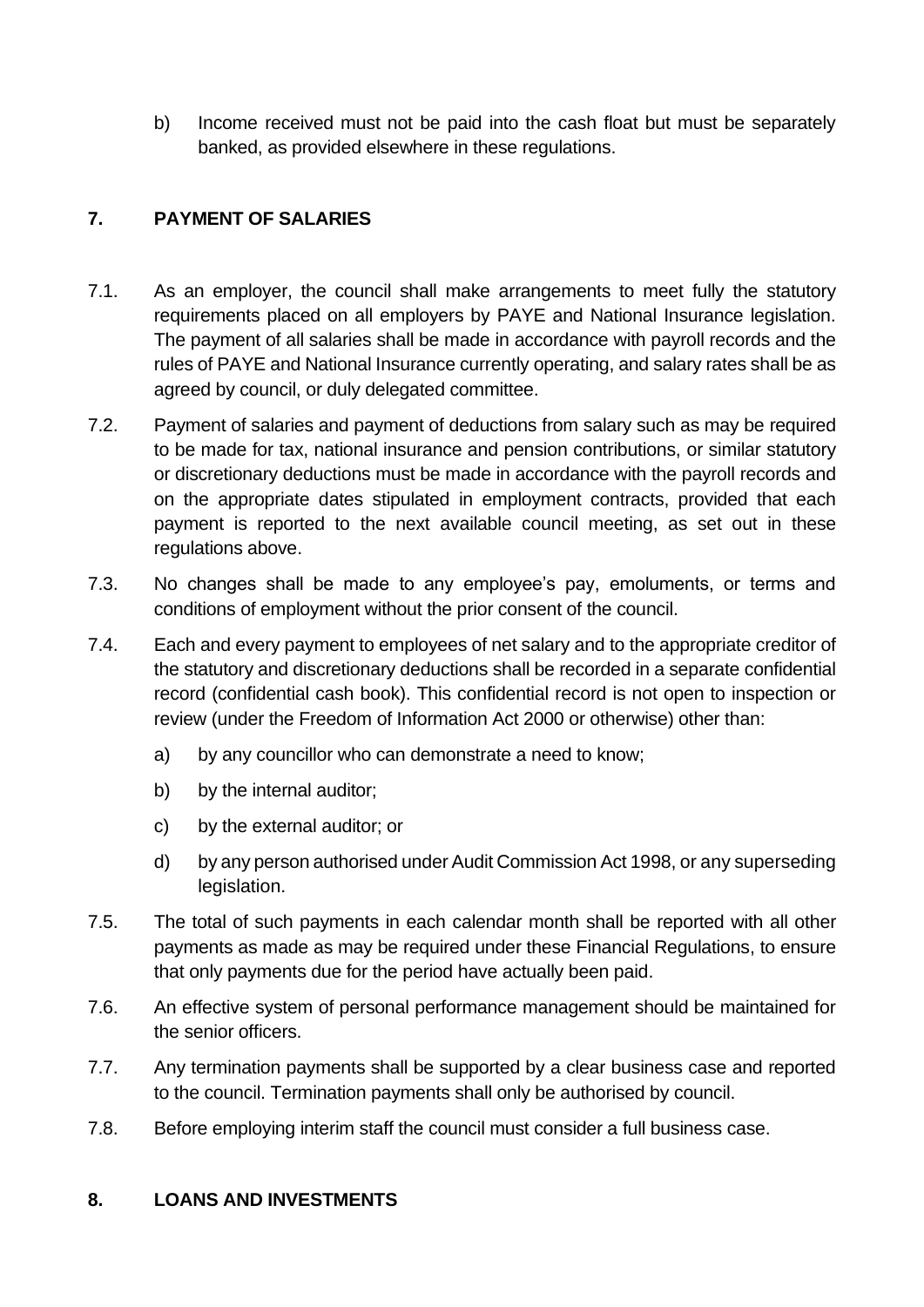- 8.1. All borrowings shall be effected in the name of the council, after obtaining any necessary borrowing approval. Any application for borrowing approval shall be approved by Council as to terms and purpose. The application for borrowing approval, and subsequent arrangements for the loan shall only be approved by full council.
- 8.2. Any financial arrangement which does not require formal borrowing approval from the Secretary of State/Welsh Assembly Government (such as Hire Purchase or Leasing of tangible assets) shall be subject to approval by the full council. In each case a report in writing shall be provided to council in respect of value for money for the proposed transaction.
- 8.3. The council will arrange with the council's banks and investment providers for the sending of a copy of each statement of account to the Chairman of the council at the same time as one is issued to the Clerk.
- 8.4. All loans and investments shall be negotiated in the name of the council and shall be for a set period in accordance with council policy.
- 8.5. The council shall consider the need for an Investment Strategy and Policy which, if drawn up, shall be in accordance with relevant regulations, proper practices and guidance. Any Strategy and Policy shall be reviewed by the council at least annually.
- 8.6. All investments of money under the control of the council shall be in the name of the council.
- 8.7. All investment certificates and other documents relating thereto shall be retained in the custody of the Clerk.
- 8.8. Payments in respect of short-term or long-term investments, including transfers between bank accounts held in the same bank, or branch, shall be made in accordance with Regulation 5 (Authorisation of payments) and Regulation 6 (Instructions for payments).

#### <span id="page-12-0"></span>**9. INCOME**

- 9.1. The collection of all sums due to the council shall be the responsibility of and under the supervision of the Clerk.
- 9.2. Particulars of all charges to be made for work done, services rendered or goods supplied shall be agreed annually by the council, notified to the Clerk and the Clerk shall be responsible for the collection of all accounts due to the council.
- 9.3. The council will review all fees and charges at least annually, following a report of the Clerk.
- 9.4. Any sums found to be irrecoverable and any bad debts shall be reported to the council and shall be written off in the year.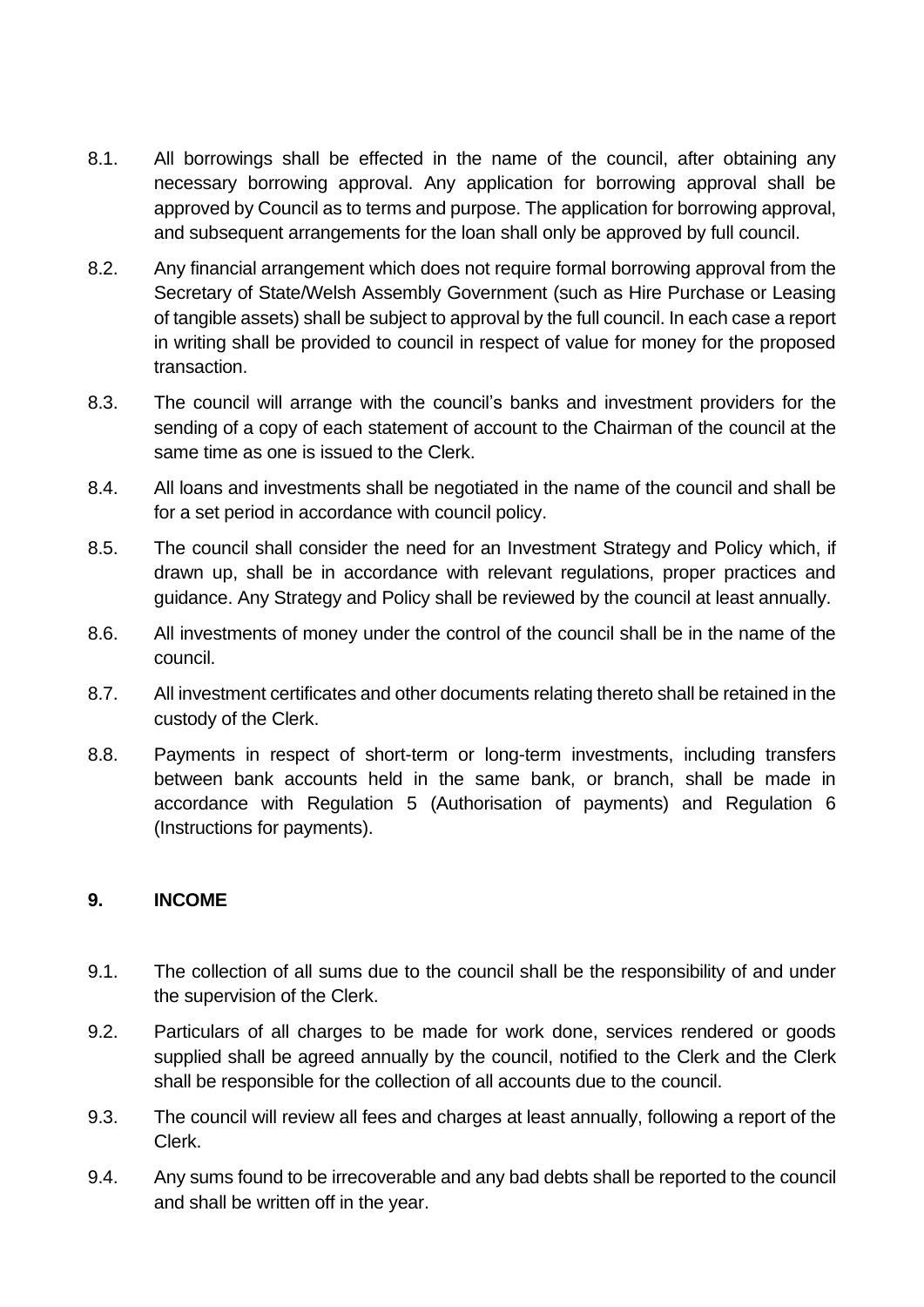- 9.5. All sums received on behalf of the council shall be banked intact as directed by the Clerk. In all cases, all receipts shall be deposited with the council's bankers with such frequency as the Clerk considers necessary.
- 9.6. The origin of each receipt shall be entered on the paying-in slip.
- 9.7. Personal cheques shall not be cashed out of money held on behalf of the council.
- 9.8. The Clerk shall promptly complete any VAT Return that is required. Any repayment claims due in accordance with VAT Act 1994 section 33 shall be made at least annually coinciding with the financial year end.
- 9.9. Where any significant sums of cash are regularly received by the council, the Clerk shall take such steps as are agreed by the council to ensure that more than one person is present when the cash is counted in the first instance, that there is a reconciliation to some form of control such as ticket issues, and that appropriate care is taken in the security and safety of individuals banking such cash.

## <span id="page-13-0"></span>**10. ORDERS FOR WORK, GOODS AND SERVICES**

- 10.1. An official order or letter shall be issued for all work, goods and services unless a formal contract is to be prepared or an official order would be inappropriate. Copies of orders shall be retained.
- 10.2. Order books shall be controlled by the Clerk.
- 10.3. All members and officers are responsible for obtaining value for money at all times. An officer issuing an official order shall ensure as far as reasonable and practicable that the best available terms are obtained in respect of each transaction, usually by obtaining three or more quotations or estimates from appropriate suppliers, subject to any *de minimis* provisions in Regulation 11.1 below.
- 10.4. A member may not issue an official order or make any contract on behalf of the council.
- 10.5. The Clerk shall verify the lawful nature of any proposed purchase before the issue of any order, and in the case of new or infrequent purchases or payments, the Clerk shall ensure that the statutory authority shall be reported to the meeting at which the order is approved so that the minutes can record the power being used.

#### <span id="page-13-1"></span>**11. CONTRACTS**

- 11.1. Procedures as to contracts are laid down as follows:
	- a. Every contract shall comply with these financial regulations, and no exceptions shall be made otherwise than in an emergency provided that this regulation need not apply to contracts which relate to items (i) to (vi) below: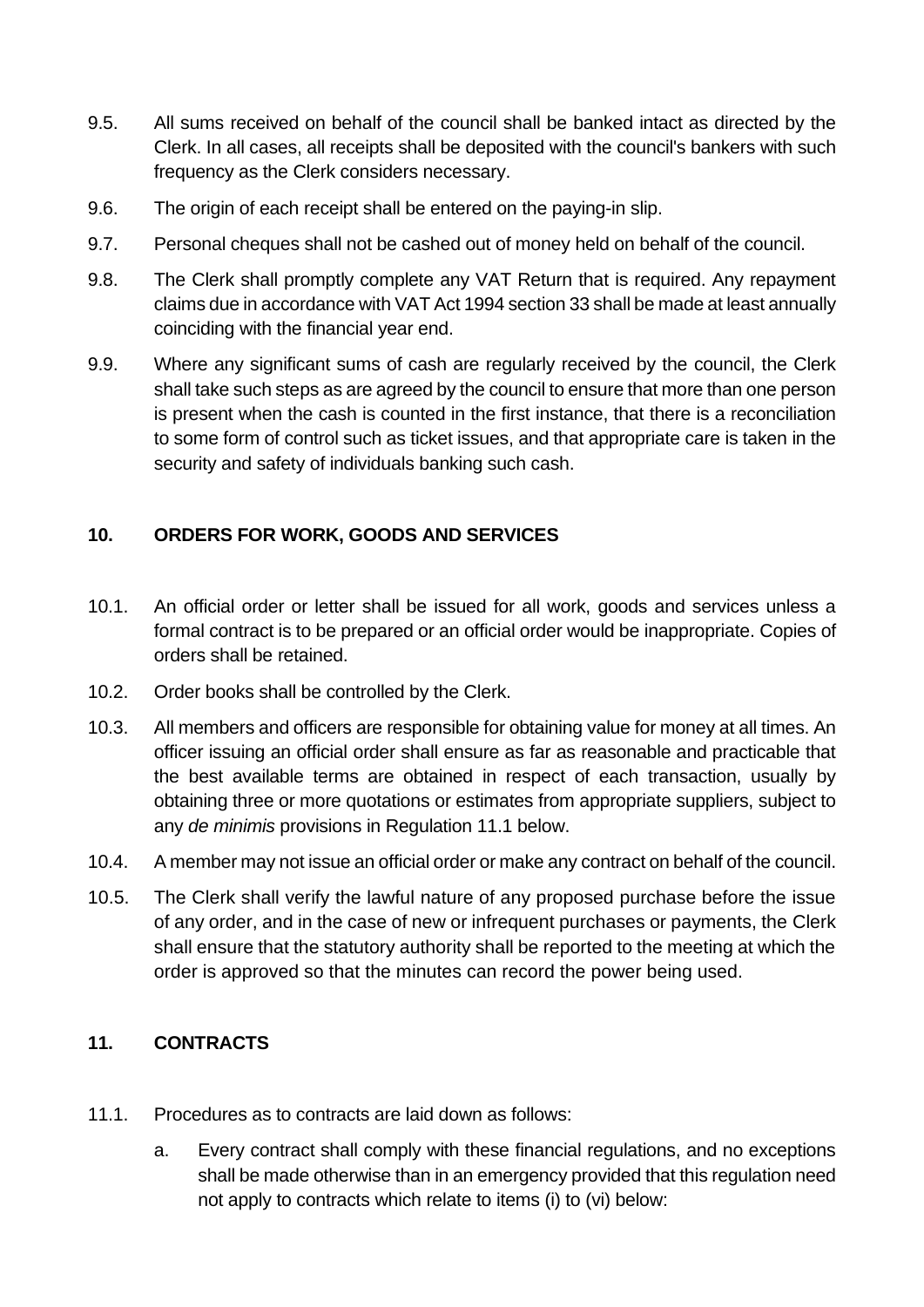- i. for the supply of gas, electricity, water, sewerage and telephone services;
- ii. for specialist services such as are provided by legal professionals acting in disputes;
- iii. for work to be executed or goods or materials to be supplied which consist of repairs to or parts for existing machinery or equipment or plant;
- iv. for work to be executed or goods or materials to be supplied which constitute an extension of an existing contract by the council;
- v. for additional audit work of the external auditor up to an estimated value of £500 (in excess of this sum the Clerk shall act after consultation with the Chairman and Vice Chairman of council); and
- vi. for goods or materials proposed to be purchased which are proprietary articles and / or are only sold at a fixed price.
- b. Where the council intends to procure or award a public supply contract, public service contract or public works contract as defined by The Public Contracts Regulations 2015 ("the Regulations") which is valued at £25,000 or more, the council shall comply with the relevant requirements of the Regulations<sup>2</sup>.
- c. The full requirements of The Regulations, as applicable, shall be followed in respect of the tendering and award of a public supply contract, public service contract or public works contractwhich exceed thresholds in The Regulations set by the Public Contracts Directive 2014/24/EU (which may change from time to time).
- d. When applications are made to waive financial regulations relating to contracts to enable a price to be negotiated without competition the reason shall be embodied in a recommendation to the council.
- e. Such invitation to tender shall state the general nature of the intended contract and the Clerk shall obtain the necessary technical assistance to prepare a specification in appropriate cases. The invitation shall in addition state that tenders must be addressed to the Clerk in the ordinary course of post. Each tendering firm shall be supplied with a specifically marked envelope in which the tender is to be sealed and remain sealed until the prescribed date for opening tenders for that contract.
- f. All sealed tenders shall be opened at the same time on the prescribed date by the Clerk in the presence of at least one member of council.
- g. Any invitation to tender issued under this regulation shall be subject to Standing Orders 18.d. and shall refer to the terms of the Bribery Act 2010.
- h. When it is to enter into a contract of less than £25,000 in value for the supply of goods or materials or for the execution of works or specialist services other than

<sup>&</sup>lt;sup>2</sup> The Regulations require councils to use the Contracts Finder website to advertise contract opportunities, set out the procedures to be followed in awarding new contracts and to publicise the award of new contracts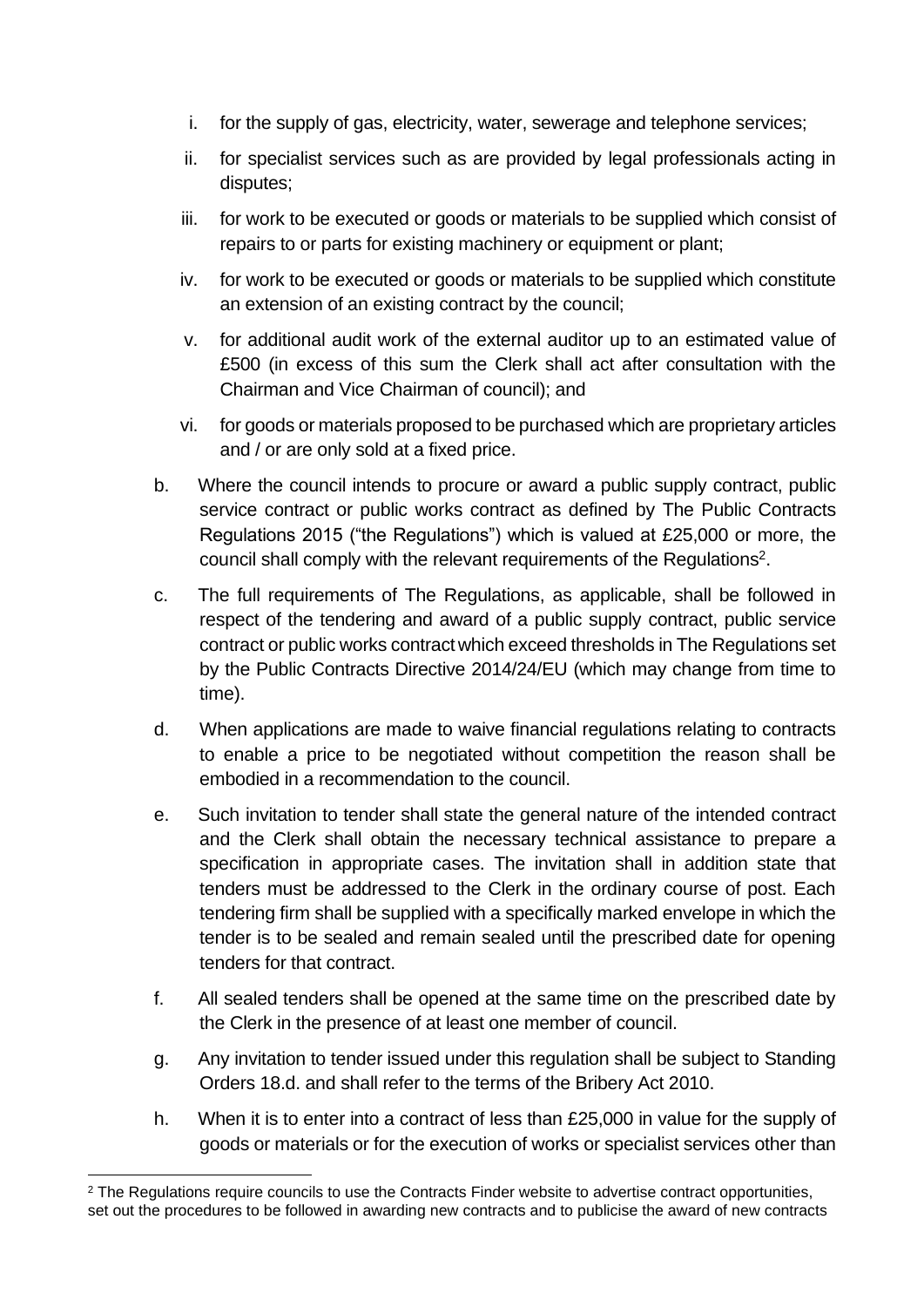such goods, materials, works or specialist services as are excepted as set out in paragraph (a) the Clerk shall obtain 3 quotations (priced descriptions of the proposed supply); where the value is below £3,000 and above £500 the Clerk shall strive to obtain 3 estimates. Otherwise, Regulation 10.3 above shall apply.

- i. The council shall not be obliged to accept the lowest or any tender, quote or estimate.
- j. Should it occur that the council, or duly delegated committee, does not accept any tender, quote or estimate, the work is not allocated and the council requires further pricing, provided that the specification does not change, no person shall be permitted to submit a later tender, estimate or quote who was present when the original decision making process was being undertaken.

## <span id="page-15-0"></span>**12. PAYMENTS UNDER CONTRACTS FOR BUILDING OR OTHER CONSTRUCTION WORKS**

- 12.1. Payments on account of the contract sum shall be made within the time specified in the contract by the Clerk upon authorised certificates of the architect or other consultants engaged to supervise the contract (subject to any percentage withholding as may be agreed in the particular contract).
- 12.2. Where contracts provide for payment by instalments the Clerk shall maintain a record of all such payments. In any case where it is estimated that the total cost of work carried out under a contract, excluding agreed variations, will exceed the contract sum of 5% or more a report shall be submitted to the council.
- 12.3. Any variation to a contract or addition to or omission from a contract must be approved by the council and Clerk to the contractor in writing, the council being informed where the final cost is likely to exceed the financial provision.

#### <span id="page-15-1"></span>**13. STORES AND EQUIPMENT**

- 13.1. The officer in charge of each section shall be responsible for the care and custody of stores and equipment in that section.
- 13.2. Delivery notes shall be obtained in respect of all goods received into store or otherwise delivered and goods must be checked as to order and quality at the time delivery is made.
- 13.3. Stocks shall be kept at the minimum levels consistent with operational requirements.
- 13.4. The Clerk shall be responsible for periodic checks of stocks and stores at least annually.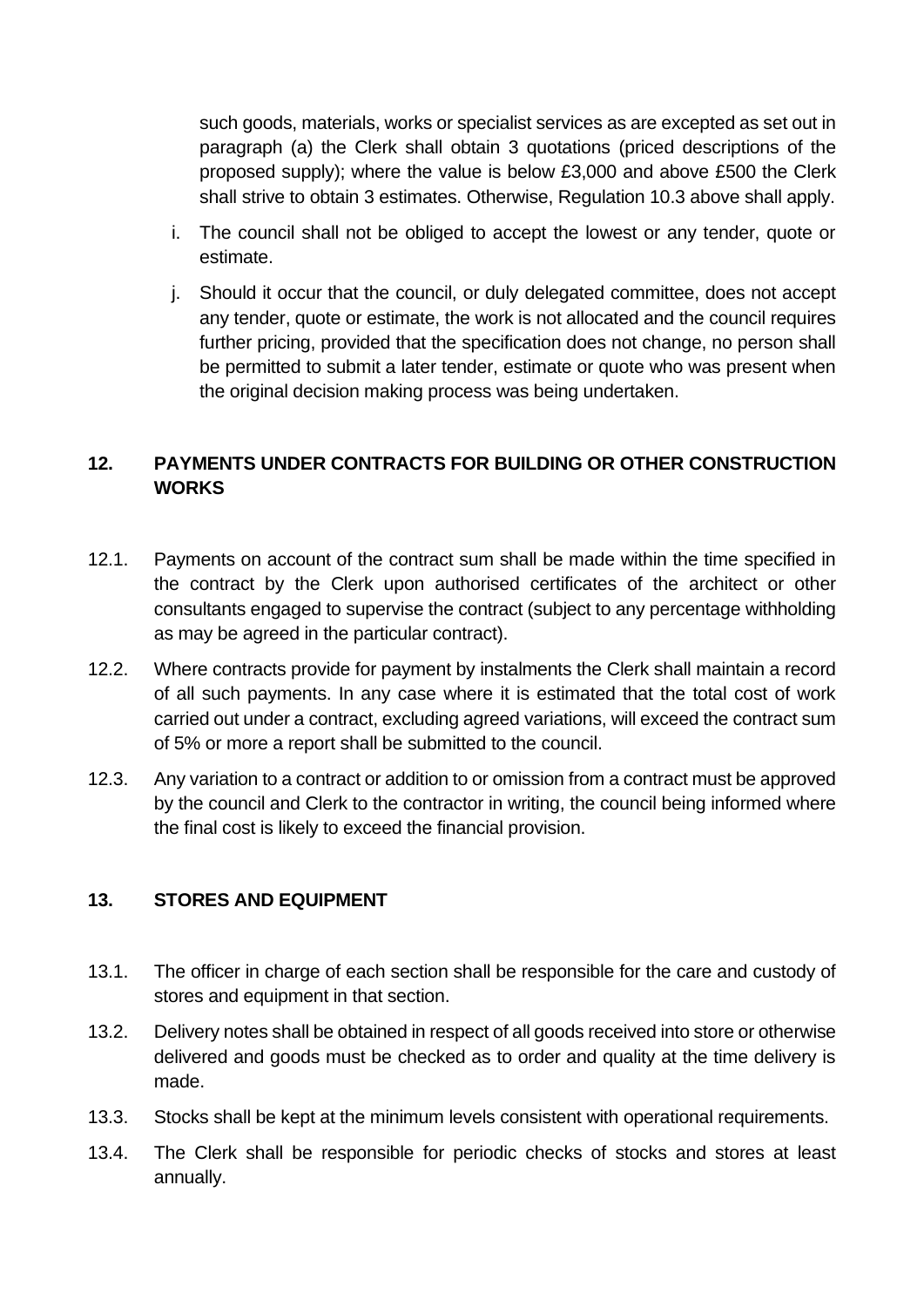# <span id="page-16-0"></span>**14. ASSETS, PROPERTIES AND ESTATES**

- 14.1. The Clerk shall make appropriate arrangements for the custody of all title deeds and Land Registry Certificates of properties held by the council. The Clerk shall ensure a record is maintained of all properties held by the council, recording the location, extent, plan, reference, purchase details, nature of the interest, tenancies granted, rents payable and purpose for which held in accordance with Accounts and Audit Regulations.
- 14.2. No tangible moveable property shall be purchased or otherwise acquired, sold, leased or otherwise disposed of, without the authority of the council, together with any other consents required by law, save where the estimated value of any one item of tangible movable property does not exceed £500.
- 14.3. No real property (interests in land) shall be sold, leased or otherwise disposed of without the authority of the council, together with any other consents required by law. In each case a report in writing shall be provided to council in respect of valuation and surveyed condition of the property (including matters such as planning permissions and covenants) together with a proper business case (including an adequate level of consultation with the electorate).
- 14.4. No real property (interests in land) shall be purchased or acquired without the authority of the full council. In each case a report in writing shall be provided to council in respect of valuation and surveyed condition of the property (including matters such as planning permissions and covenants) together with a proper business case (including an adequate level of consultation with the electorate).
- 14.5. Subject only to the limit set in Regulation 14.2 above, no tangible moveable property shall be purchased or acquired without the authority of the full council. In each case a report in writing shall be provided to council with a full business case.
- 14.6. The Clerk shall ensure that an appropriate and accurate Register of Assets and Investments is kept up to date. The continued existence of tangible assets shown in the Register shall be verified at least annually, possibly in conjunction with a health and safety inspection of assets. The Register of Assets will contain items of purchase or insurance value of over £250

# <span id="page-16-1"></span>**15. INSURANCE**

- 15.1. Following the annual risk assessment (per Regulation 17), the Clerk shall review all insurances and negotiate all claims on the council's insurers.
- 15.2. The Clerk shall keep a record of all insurances held by the council and the property and risks covered thereby and annually review it.